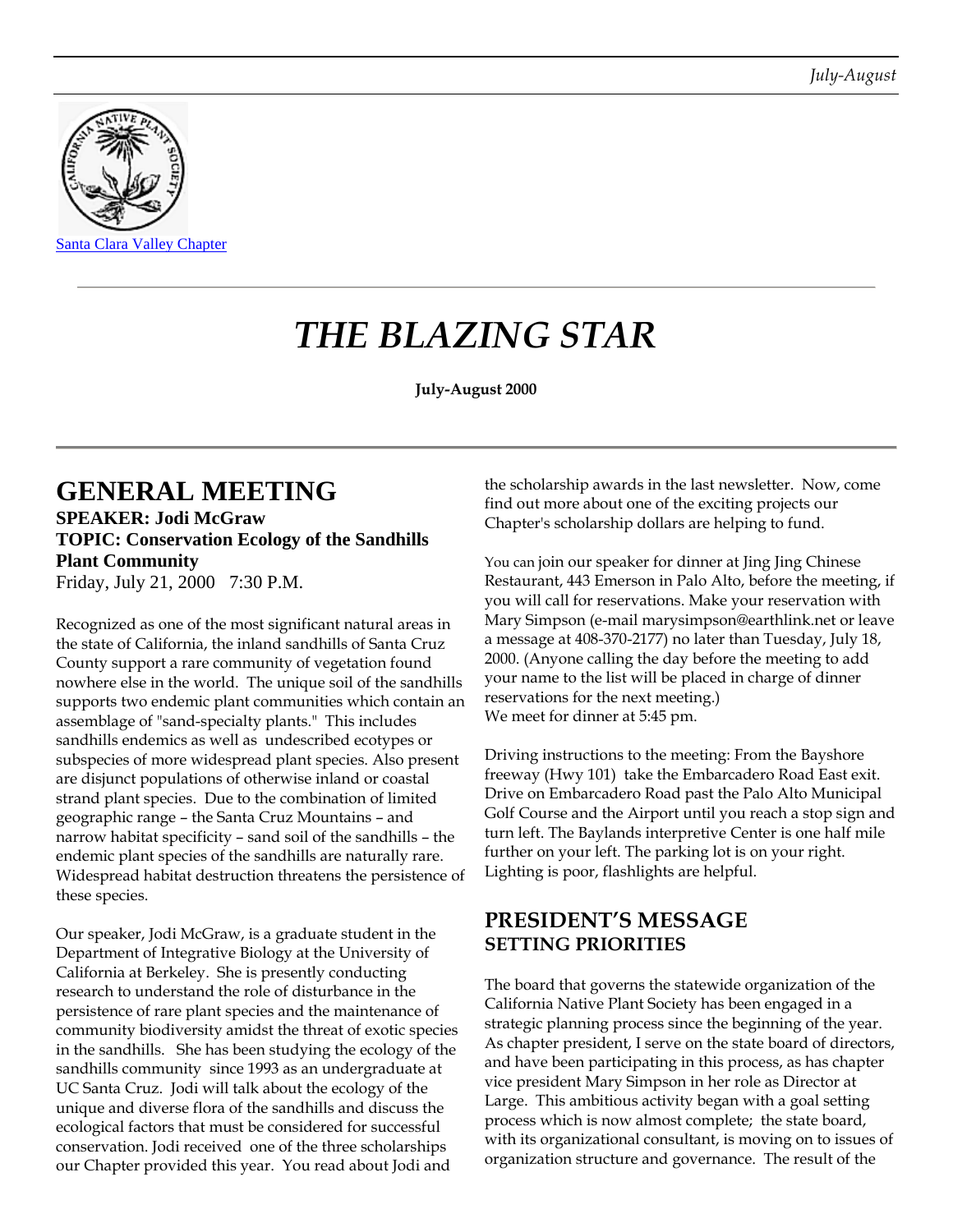### *July-August*

goal setting will be, among other things, a system of priorities which will allow the state board to focus on programs and activities which advance our mission and to evaluate their effectiveness.

It is becoming obvious to me that our chapter would benefit from priority setting, as well. Over the years we have taken on a broad range of goals and activities: field trips, public meetings and forums, the wildflower show, the gardening with natives program, the photography program, books, posters, the plant sale, help for schools, rare plant identification and monitoring, conservation, invasive plant control. We have been able to do these things because we have a large and enthusiastic base of volunteers.

But there are limits to what can be accomplished with the resources we have. We cannot deal with all the invasive exotics in our two-county area, we cannot assist every school wanting help with a native plant garden, or participate in every fair or special day, and we cannot save every rare plant under threat. While the number of worthwhile activities is really limitless, we are constrained by our numbers, our knowledge, and sometimes by a lack of sense of priority.

I think this chapter can focus its resources effectively. I have some ideas as to how this can be done. Before saying more I want to hear what other people think. Write me or email me. Soon.

~Don Mayall

## **CHAPTER ACTIVITIES**

#### *PHOTOGRAPHY GROUP EXHIBIT OPENS* **Edwards Wildlife Refuge, Newark July 1 to September 30**

Wildflower photographs by sixteen members of the photo group were chosen for display at the Edwards Wildlife refuge this summer. The photo group is an interest group of the Santa Clara Valley Chapter of CNPS. They meet the first Monday of every month at 7:30pm at the Peninsula Conservation Center, at 3921 E. Bayshore in Palo Alto. The exhibit is at the visitor center of the Don Edwards San Francisco Bay National Wildlife Refuge in Newark. The exhibit opens with a reception from 2 to 4pm on July 1 and the pictures will remain on display until the end of September. To reach the refuge, take the Dumbarton Bridge to Fremont. After you cross the bridge, go right on Thornton then right on Marshlands.

The following members of the group will have prints on display:

- Gloria Heller, "Lupines" Russian Ridge, April 2000.  $\bullet$
- Andy Butcher, "Brodieia, Triteleia Laxa" Coe State Park, April 1998
- Don Mason "Field of Poppies and Valley Oak" near Pinnacles NM April 1998
- Ken Himes "Sand Lily" Mono County, May 1980
- Pete Henshaw "Coast Iris" San Bruno Mt. April 1997
- Philippe Rigault "Hound's Tongue" Foothill Park, April 2000
- Norma Jean Galiher "Oak in Fog" Russian Ridge April 1995
- Carol Hankermeyer, "Golden Lanterns" Mendocino June 1996
- Holly Harper, "California Phacelia" San Bruno Mt. April 1997
- Ann Baldwin, "Bitteroot" near Farmhill Blvd April, 1999
- Ken Gardiner, "Bitteroot" Mt. Diablo, May 1995
- Bob Weller, "Spice Bush" Napa May 1998
- Sonja Wilcomer, "Bird's Eye Gilia" Almaden-Quicksilver Park April 1993
- Hazel Tilden, "Salal Blossoms, Kruse State Park
- Zoe Chandik, "Steer's Head" Siesta Lake, Yosemite June 1993
- Lottie Jenvey, "Harlequin Lupine" Sierra June 1995

**For more information call Sonja Wilcomer at 650-494- 0104.**

### **GARDENING WITH NATIVES**

Our next meeting will be held on our normal first Thursday, July 6. We will have a general meeting Vicki Pelton's house starting at 7:30 pm with a potluck dinner. Vicki has a modest yard with a native garden still in progress. Please bring a potluck item to share, input for the monthly gardening calendar, and anything you wish to discuss with the group. Newcomers are always welcome! Please contact Stephanie Mangels at 408.629.8004 or [stephmangels@hotmail.com](mailto:stephmangels@hotmail.com) for more information or to be on the group's mailing list.

### **CAPE IVY REMOVAL ON LOS GATOS CREEK TRAIL**

Saturday July 15, 10 A.M. Saturday, August 5, 10 A.M. Saturday, August 26, 10 A.M.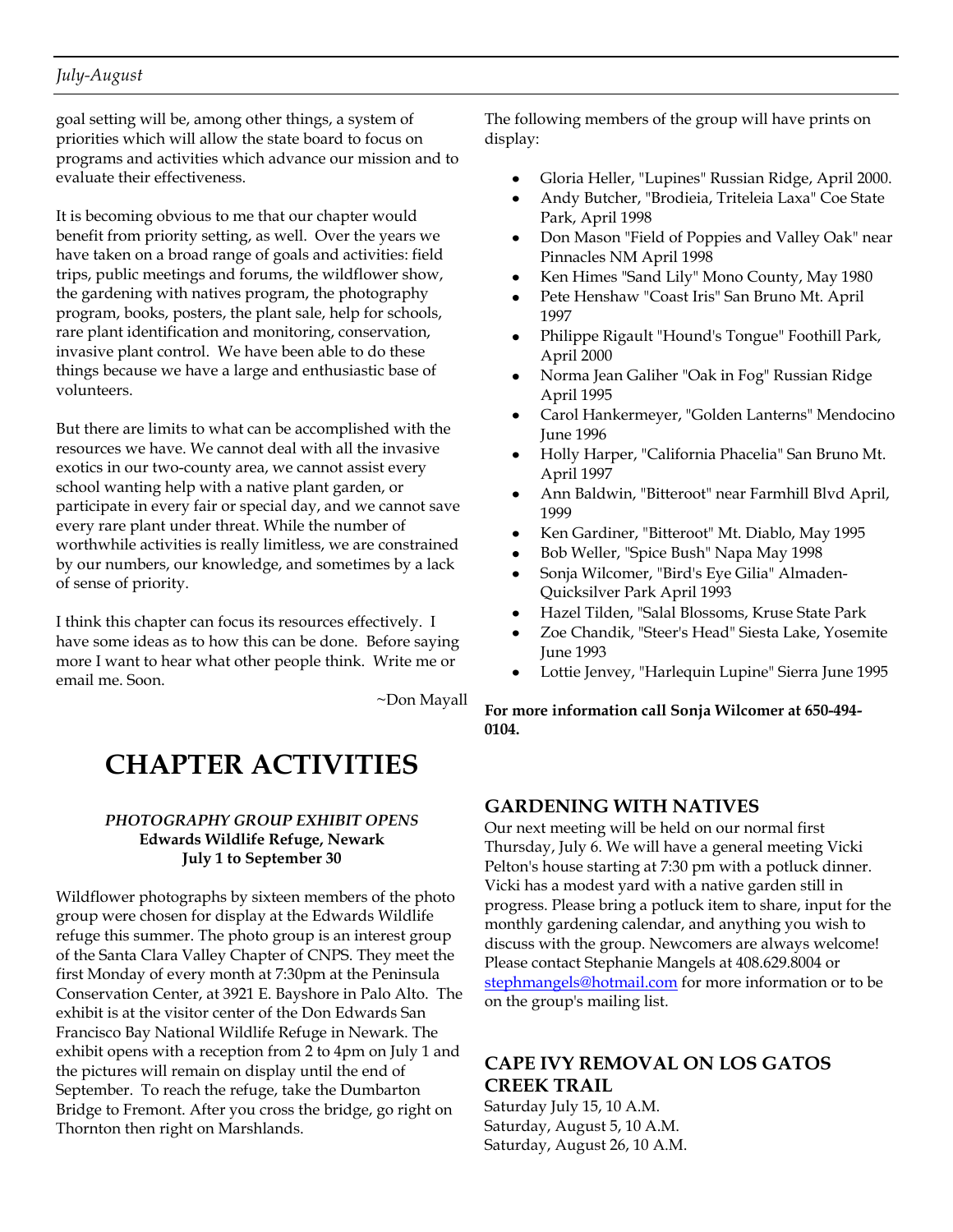We are continuing our efforts to remove Cape Ivy from the Los Gatos Creek Trail, just below Vasona Dam. The sessions have been moved to Saturday mornings to beat the summer heat. The site is shaded, which also helps. As always, wear a long-sleeved shirt and gloves to guard against blackberries.

Directions: from Hwy 17 southbound, take the Lark Avenue exit. Proceed straight through the intersection onto Garden Hill Drive. Follow it as it curves left, then right. Proceed 0.2 miles south, then park in the residential area as you approach a leftward bend. The locked gate on the right is the entrance to Los Gatos Creek Trail; head down and follow the trail to the right. The Cape Ivy patch is about 40 yards below the dam. From Hwy 17 northbound, take the Lark Avenue exit, turn left onto Lark Avenue and cross the freeway, then turn left at the first light onto Garden Hill Drive and follow the above directions.

For details, call David Chapman at (408) 296-3587, email [dchapman@aimnet.com](mailto:dchapman@aimnet.com) or Don Thomas at (831) 336-3224, email don e thomas@yahoo.com

### **EDGEWOOD EXOTICS – EXPANDED SUMMER SCHEDULE**

Beginning June 17 Friends of Edgewood and the Santa Clara Valley Chapter will expand our schedule to include Saturdays through September 30. Our target exotic will be yellow star thistle. We need to hand pull thistle under shrubs and other difficult to reach areas. Meet 9am at the Park & Ride at I-280 and Edgewood Road. We will proceed to Mow Site I located along the Serpentine Loop Trail at the southwest base of the Central Ridge. If late, enter Edgewood on the Edgewood Trail and look for a map to Mow Site I at the west kiosk. Sessions last till noon. Bring gloves, water, sun screen, long-sleeves. Call Ken Himes for information, 650-591-8560.

- **July 11, 12:** Mow Site I. Meet 5:30pm at west kiosk, junction Edgewood and Serpentine Trails. Park along Edgewood Road.
- **July 18, 19:** same as July 11,12
- **July 25, 26:** Yampah Meadow. Meet 5:30pm at west kiosk.
- **August 1, 2:** Carex Meadow. Meet 5:30pm at west kiosk
- **August 8, 9:** Meadows near west kiosk. Meet 5:30pm at west kiosk. Park along southside of Edgewood Road on west side of I-280.
- **August 15, 16:** Lower Clarkia Trail. Meet 5:30pm at Clarkia Trailhead on Ca, ada Road. If late, proceed east on Clarkia Trail to work site.
- **August 22, 23:** West kiosk meadows. Meet 5:30pm at kiosk.
- **August 29, 30:** same as August 22,23
- **September 5, 6:** same as August 22,23.

# **ANNOUNCEMENTS**

### **COMMON GROUND TV: INVASIVE CORDGRASS**

Our chapter, as part of the Common Ground Video Coalition produces a TV show or two every year on subjects of environmental importance. The next such program will be a discussion of the impact of the invasive cordgrass, *Spartina alternifolia* on Baylands and other parts of San Francisco Bay. Featured on the program will be Shannon Klohr of the Coastal Conservancy, Deborah Bartens, City of Palo Alto Naturalist, and Palo High Senior Alex Dukes who has been studying cordgrass at Baylands. You can catch the show on Cable Channel 6 in the Midpeninsula on Monday July 3, at 10pm or Thursday July 6, at 8pm. Elsewhere in the bay area you can see it at 6am on Sunday July 30 or August 6 on broadcast channel 65 or cable channel 21.

If you would like to be involved in producing environmental TV shows, call Don Mayall 650-856-7579 or email [seleve@netcom.com](mailto:seleve@netcom.com)

### **YOSEMITE NONNATIVE PLANT ERADICATION**

This summer I will once again be leading habitat restoration volunteers (non native plant eradication) as a volunteer with National Park Service (NPS) in Yosemite. I still have openings available for several weekdays and a few weekends. No prior work experience or botanical expertise is necessary, however participants must be experienced cross country hikers (day hiking only) in very good physical condition. NPS provides free shared camping and free entrance to Yosemite while working. If you would like to volunteer, please email [gstigall@aol.com](mailto:gstigall@aol.com) with a subject line of "Yosemite Restoration" or leave a message at 650.941.1068. Be sure to include your postal address, phone number(s) and email address. This is both a fun and rewarding opportunity!

~Georgia Stigall

#### **WILDFLOWER SHOW REPORT, YEAR 2000**

We started 2000 with the same momentum as in previous shows. Friday evening was inspiring as the tables filled up with 527 specimens (434 native, 93 alien) in 87 families, including 37 species not exhibited before. This total almost tied the record of the past 12 years (528 in 1992). We continued showing living plants in pots (lots of beautiful bulbs!), or gathered in members' gardens; these totaled about 20% of the plants on exhibit. As is our policy, many specimens were "recycled" after the show for use by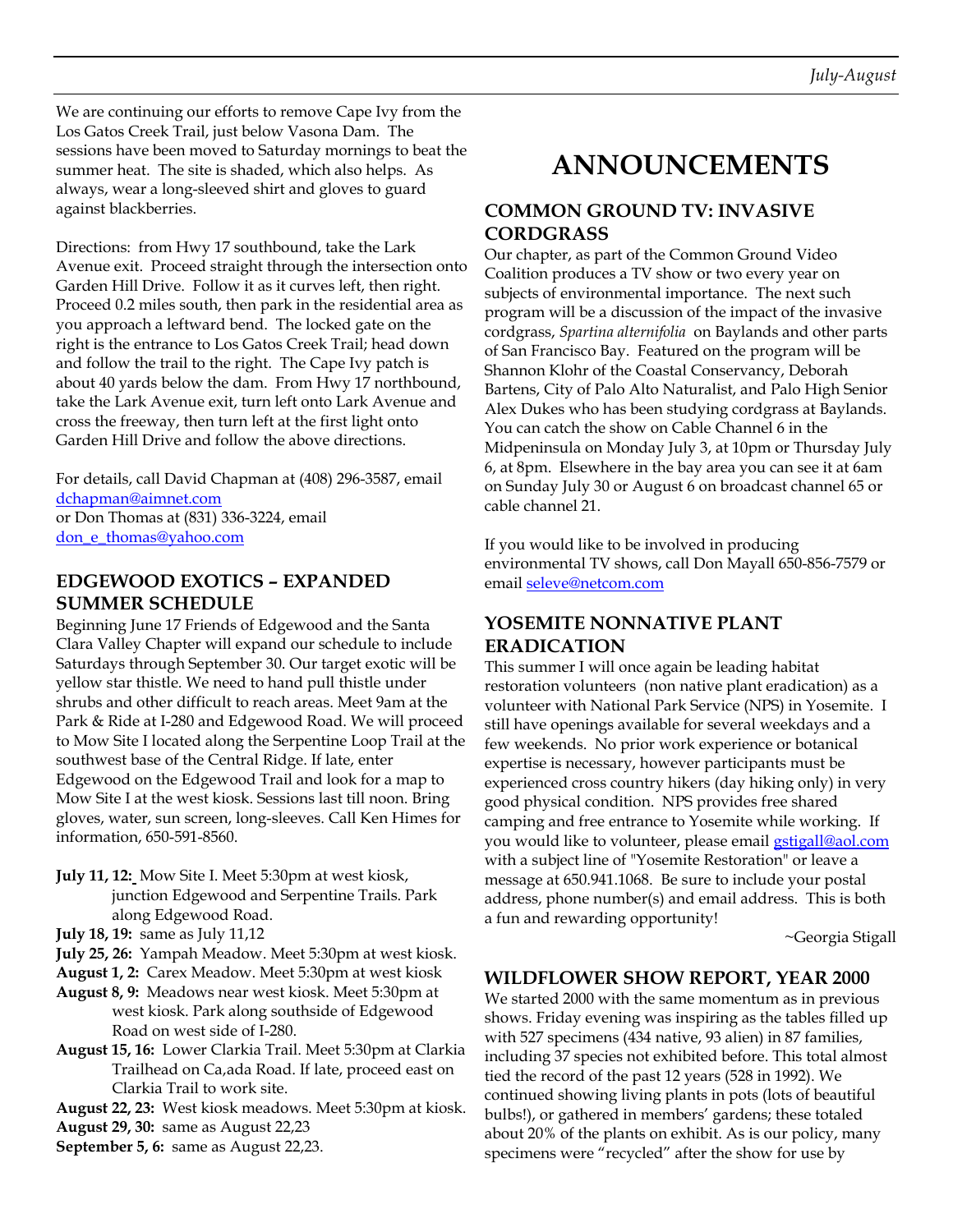### *July-August*

instructors, artists, photographers, and seed collectors. The information cards and the database that tracks species exhibited continue to be the ongoing heart of the Wildflower Show. The cards come from patient and dedicated work by Olive Zappacosta, Mary Alice Bethel, Sally Casey, Jim Sugai, and others. David Chapman, who has charge of the electronic database, added features this year to improve tracking where the plants are collected. At this year's show, as for last year, Nora Monette made and laminated cards to take care of the many new species we exhibited. Ellie Gioumousis once again secured the rooms (back in winter!), set up the directional signs for the show, and got our bottles from storage.

#### *URGENT: We need storage space to store our precious hoard of bottles for the exhibit. The bottles are all in cardboard boxes about the size of wine or beer cases.*

Attendance reached 843 (a bit lower than last year), despite our usual good coverage in the Mercury News. Paul Heiple reports that visitors patronized the CNPS book (posters, etc.) tables to the tune of about \$3975 (compared to \$3200 in 1999, \$4400 in 1998, and \$3600 in 1997). Donations and vendor contributions added another \$800.

In the plant exhibit, we added inexpensive hand lenses with small notes called "A Closer Look," and added biographical information to appropriate plant names (Kellogg, Fremont, Lewis, and Clark, besides Brandegee, Chamisso, and Eschscholtz from past years). Lastly, we laminated six double-sided information pages, gleaned from current books on sale, for the oak display.

To add to our displays of invasive exotics, Friends of Edgewood, and plants of the Baylands, Hawkeye Rondeau contributed a small carnivorous plant display; Paul Heiple created a fascinating small exhibit on native bees. Chapter members exhibiting included photographers Sonja Wilcomer, Lottie Jenvey, and Norma Jean Galiher, and artist Judy Miller Johnson. Toni Corelli, Judy Mason, and Linda Bea Miller hosted a display on their forthcoming Edgewood flora. Our other old friends were there: Larner Seeds, Dragon Prints, and the Growing Native Newsletter. The eight docent tours of Native Hill, the native plant garden at Foothill College, were popular with visitors, as were the several tours of the plant exhibit.

Almost 100 people, including brand-new members, helped with the Wildflower Show and Plant Sale (many serving at both). For some the effort included hours of work before the show weekend. We enjoyed socializing in our break room always stocked with delicious treats thanks to Vicki Silvas-Young. Takedown on Sunday was swift and efficient hanks to Dick Gehrer's excellent management again this year.

This is my sixth and final year as your Wildflower Show chair. I want my prospective successor(s) to know that I have kept complete records, created a thorough, easy-tofollow timeline, and would be glad to give advice and training (except during February and April 2001, when we'll be out of town). This job is easily divided into several areas of responsibility. Most important, a great many people can advise and support on specific parts of the show. You'll have lots of help! I'm sure you'll feel a tremendous surge of pride in the chapter as you see all the incoming specimens and you'll love getting to know all the chapter stalwarts better.

Three cheers and a heartfelt thanks to all who have helped through the years I've been chair! ~Carolyn Curtis 650-856-2636; [seleve@ix.netcom.com](mailto:seleve@ix.netcom.com)

# **FIELD TRIPS**

### **JULY 7-9, MONITOR PASS, EASTERN SIERRA**

The Milo Baker Chapter is inviting other CNPS chapters to join them on a weekend adventure in the Eastern Sierra. Monitor Pass, one of the most scenic of all the Sierran passes. will be the focus. Carson Pass, south Lake Tahoe, and the Sweetwater Mountains are all within a short drive from the Monitor Pass area as well.

Five campsites (8 people/2 vehicles each) have been reserved for Friday and Saturday nights. The camping fee is \$10/person for one night and \$15/person for two nights. Each campsite has a fire pit and grill, cupboards, bearproof lockers and tables, and is near drinking water and restrooms (no showers). The park's mineral springs are channeled into concrete pools, where you can swim or just soak (\$4 for adults, \$2 for children). Carpooling is recommended. Drivers of extra vehicles will need to arrange for offsite parking at the park and/or pay a fee. Please bring the materials you need for meals and their preparation.

Reservations can be made by sending payment (payable to CNPS - Milo Baker Chapter) to: Peter Warner, 555 Magnolia Ave., Petaluma, CA 94952-2080. Contact leaders Peter Warner at (707) 763-7405 or [peterjwarner@earthlink.net,](mailto:peterjwarner@earthlink.net) or Ann Howald at 939-0775, [annhowald@vom.com](mailto:annhowald@vom.com) for more information.

Deadline for the next *Blazing Star*: Friday, August 17, 2000. Cynthia Gilbert, Newsletter Editor, 650-320 9225 or [cgilbert@jps.net](mailto:cgilbert@jps.net)